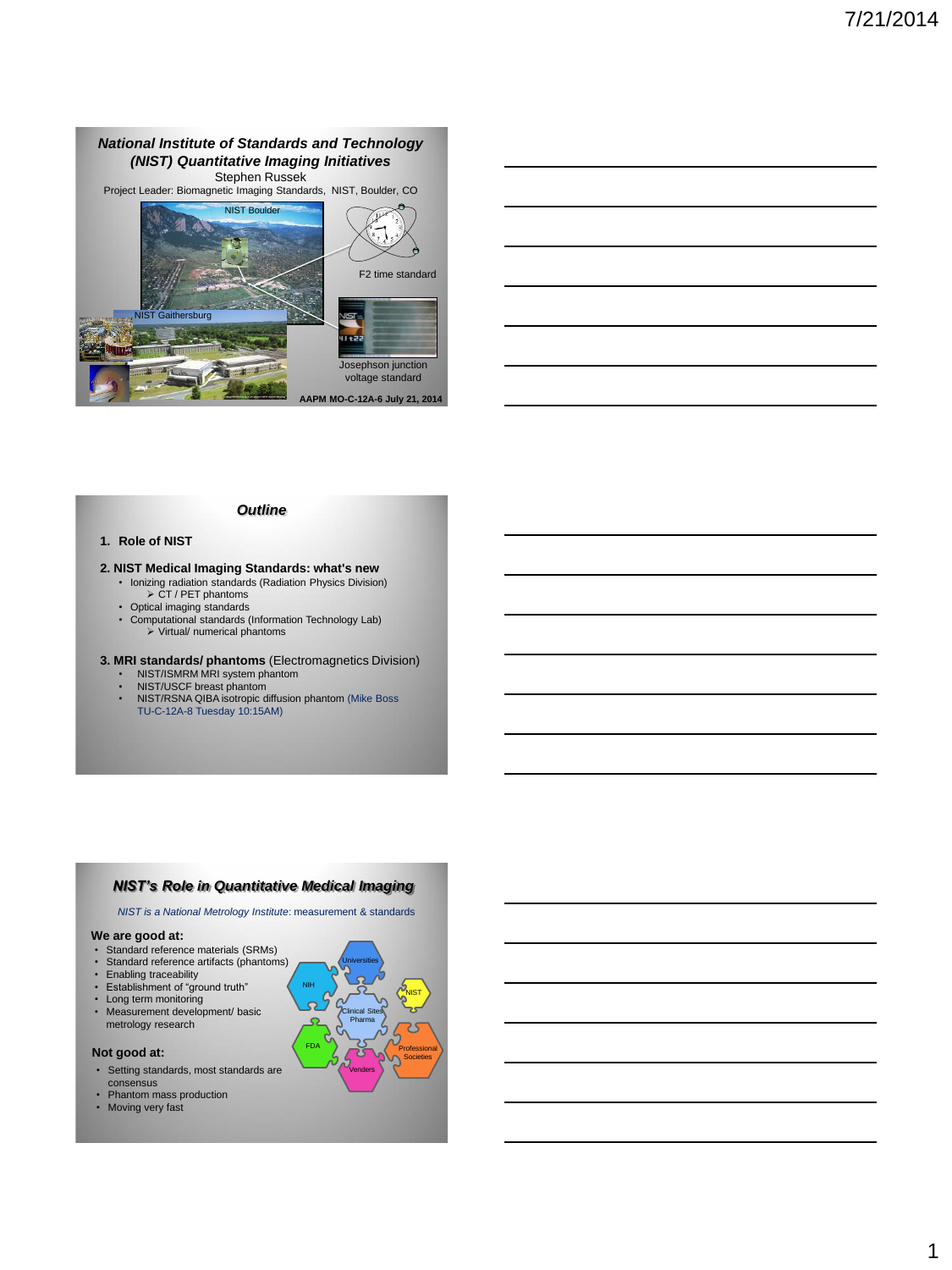

|                                                                                                                       |  | <u> 1989 - Johann Harry Harry Harry Harry Harry Harry Harry Harry Harry Harry Harry Harry Harry Harry Harry Harry</u> |  |
|-----------------------------------------------------------------------------------------------------------------------|--|-----------------------------------------------------------------------------------------------------------------------|--|
| <u> 1989 - Johann Stoff, deutscher Stoff, der Stoff, der Stoff, der Stoff, der Stoff, der Stoff, der Stoff, der S</u> |  |                                                                                                                       |  |
|                                                                                                                       |  | <u> 1989 - Johann Stoff, amerikansk politiker (d. 1989)</u>                                                           |  |
|                                                                                                                       |  | <u> 1989 - Johann Stoff, amerikansk politiker (d. 1989)</u>                                                           |  |
| <u> 1989 - Johann Barbara, martxa alemaniar a</u>                                                                     |  |                                                                                                                       |  |
|                                                                                                                       |  |                                                                                                                       |  |

L,







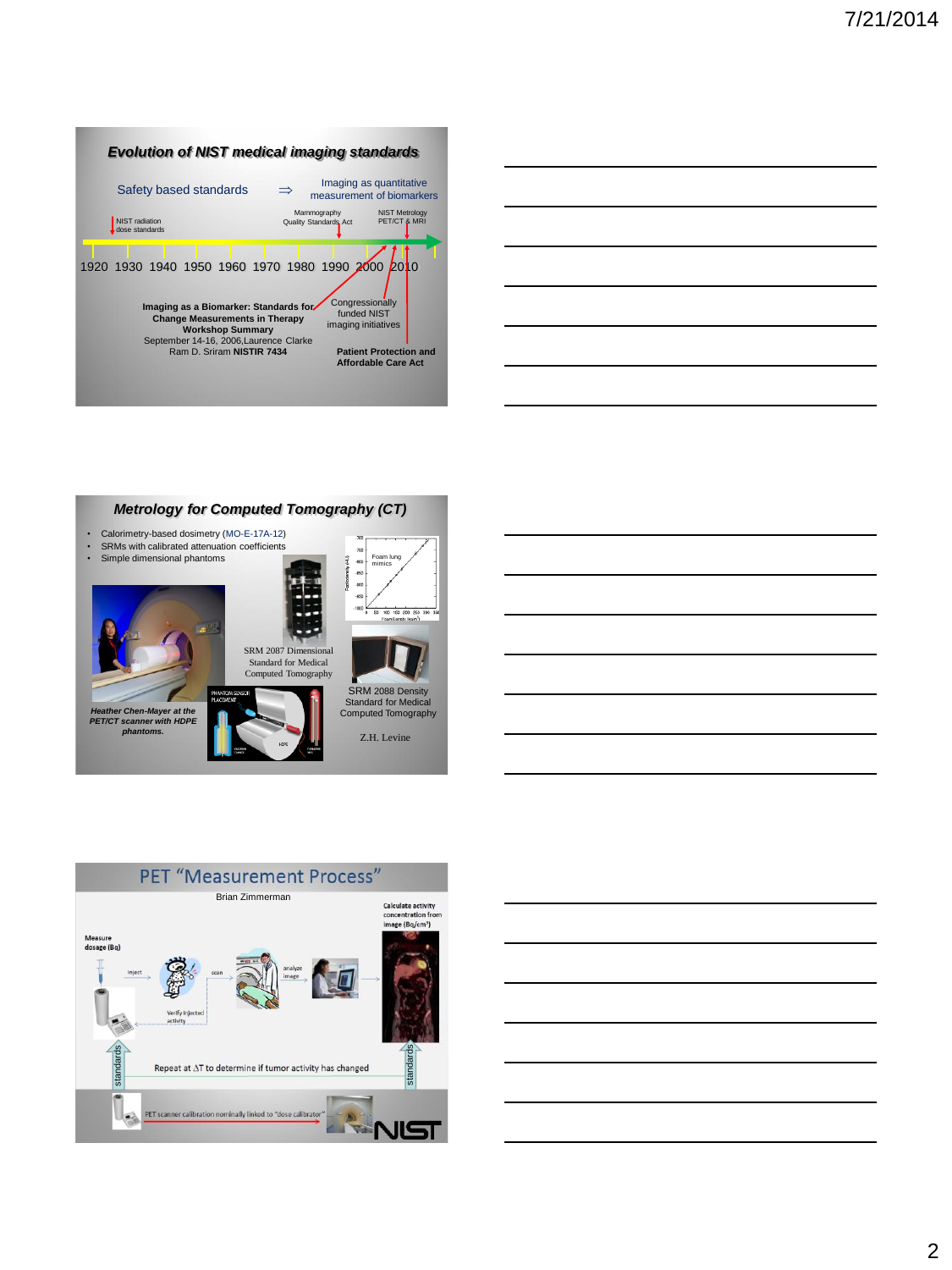







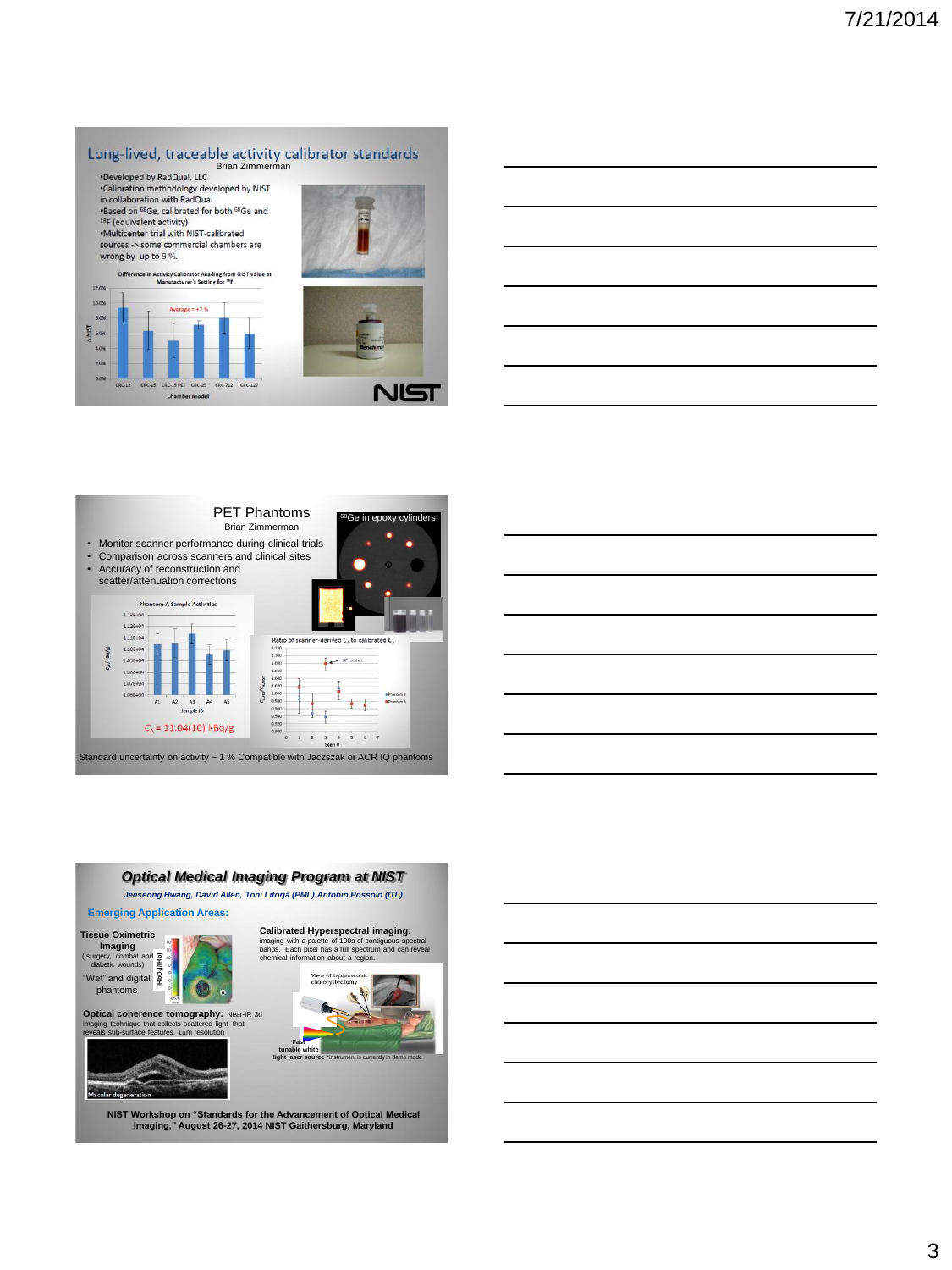









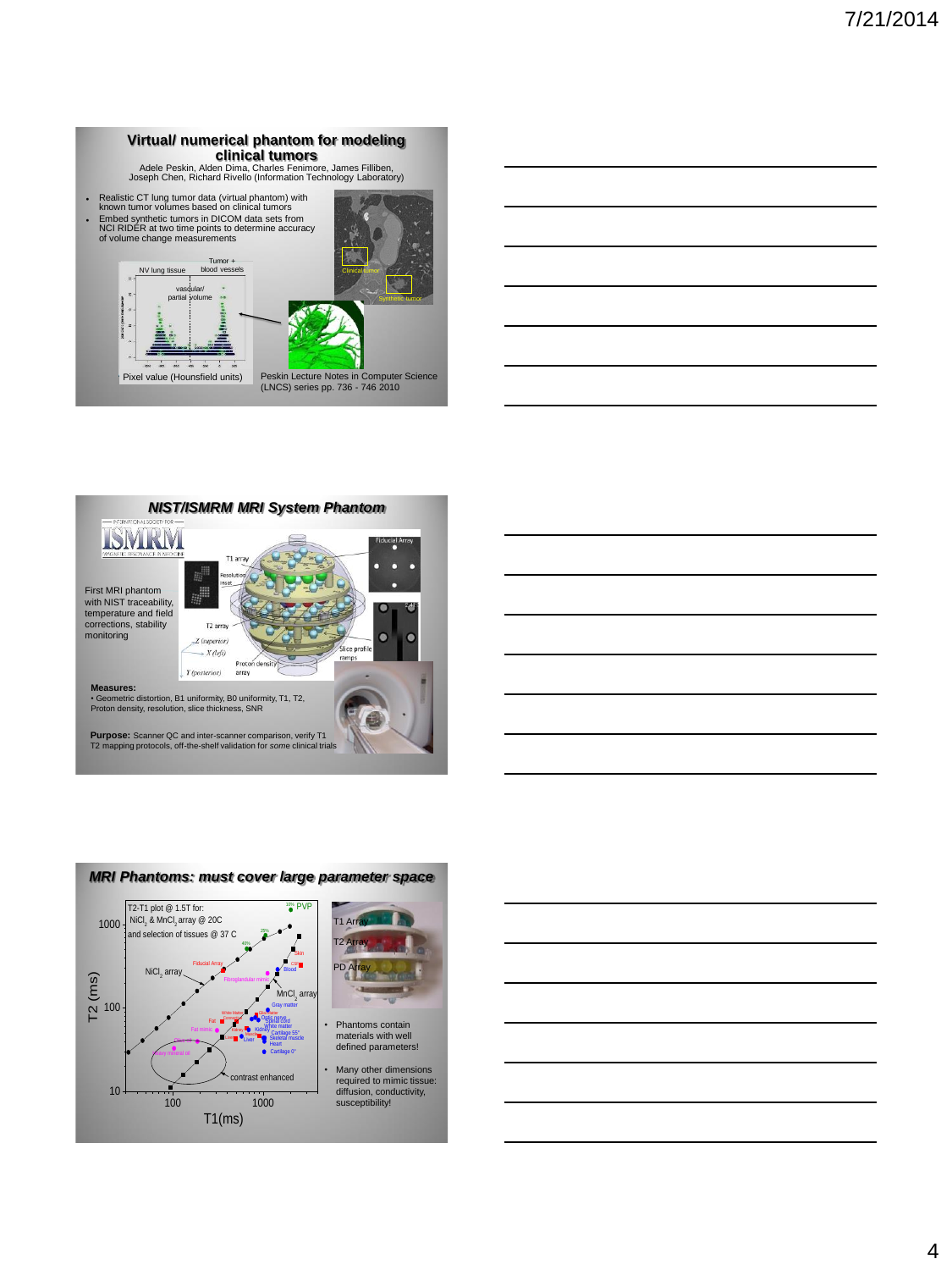

| the contract of the contract of the contract of the contract of the contract of                                      |  | ______                   |
|----------------------------------------------------------------------------------------------------------------------|--|--------------------------|
|                                                                                                                      |  |                          |
|                                                                                                                      |  |                          |
|                                                                                                                      |  |                          |
| <u> 1989 - Johann Barbara, martxa alemaniar arg</u>                                                                  |  |                          |
|                                                                                                                      |  |                          |
|                                                                                                                      |  |                          |
|                                                                                                                      |  |                          |
|                                                                                                                      |  |                          |
| <u> 1989 - Johann Barn, mars et al. (b. 1989)</u>                                                                    |  | $\overline{\phantom{a}}$ |
|                                                                                                                      |  |                          |
|                                                                                                                      |  |                          |
|                                                                                                                      |  |                          |
| <u> 1989 - Johann Barnett, fransk politiker (d. 1989)</u>                                                            |  |                          |
|                                                                                                                      |  |                          |
|                                                                                                                      |  |                          |
|                                                                                                                      |  |                          |
|                                                                                                                      |  |                          |
| <u> Alexandria de la contrada de la contrada de la contrada de la contrada de la contrada de la contrada de la c</u> |  |                          |
|                                                                                                                      |  |                          |
|                                                                                                                      |  |                          |
|                                                                                                                      |  |                          |
| $\frac{1}{1}$                                                                                                        |  |                          |
|                                                                                                                      |  |                          |
|                                                                                                                      |  |                          |
|                                                                                                                      |  |                          |
|                                                                                                                      |  |                          |
|                                                                                                                      |  |                          |

*T1 Variable Flip Angle: Large variations in practical mapping sequences*







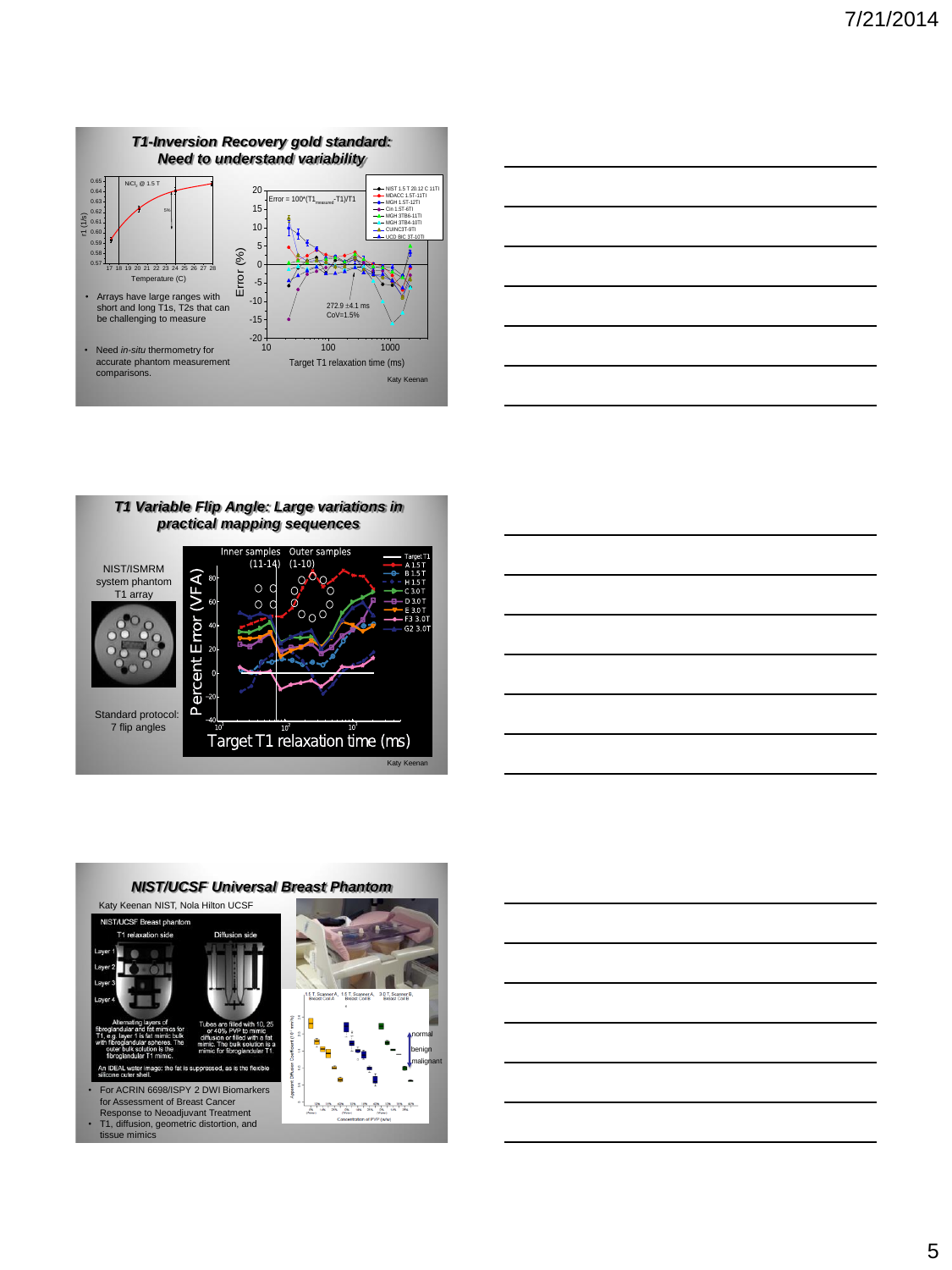

#### MRI Multi-NMR NMR Multi-Echo Spin

*Breast Phantom: T2 ground truth?*

Spin echo includes chemical exchange r2 $\propto \Delta \omega^2 \propto B0^2$ 

**1.5 T 3.0 T**

| <b>Material</b>                                                                                                         | MRI MUITI-<br>Echo Spin<br>Echo | <b>NMK</b><br>CPMG*<br>$\tau = 1.0$ ms | Echo Spin<br>$Echo*$<br>$TE = 15ms$ | <b>NMR</b><br>CPMG* |
|-------------------------------------------------------------------------------------------------------------------------|---------------------------------|----------------------------------------|-------------------------------------|---------------------|
| 2.26 mM NiCl <sub>2</sub><br>& 0.25 mM<br>MnCl <sub>2</sub> in water                                                    | 55 <sub>ms</sub>                | $57.8 \text{ ms}$                      | $(39.0 \text{ ms})$                 | $38.8 \text{ m}$ s  |
| 35% w/w Corn<br>Syrup in water                                                                                          | $261$ ms                        | $266 \text{ ms}$                       | $47.3$ ms                           | 84.7 ms             |
| Grapeseed Oil                                                                                                           | 40 ms                           | 160 ms                                 | $Q$ 2.5 ms                          | $171.8 \text{ ms}$  |
| MRI measurements at 16.5 deg C. NMR measurements at ~20 deg C.<br>* Integrated over all peaks<br>Mike Boss/ Katy Keenan |                                 |                                        |                                     |                     |

# *SI traceability for MRI?*

•**Traceability in MRI not established** (exception dimensional traceability through optical interferometry)

•composition traceability for Ni and Mn concentrations NIST Nickel SRM 3136 and Manganese SRM 3132 Standard Solutions using inductively coupled plasma optical emission spectroscopy (ICPOES).

• NIST can offer traceable measurements of T1, T2, ADC, susceptibility … using calibrated variable field, variable temperature NMR , magnetometry *if we can agree on suitable definitions!*